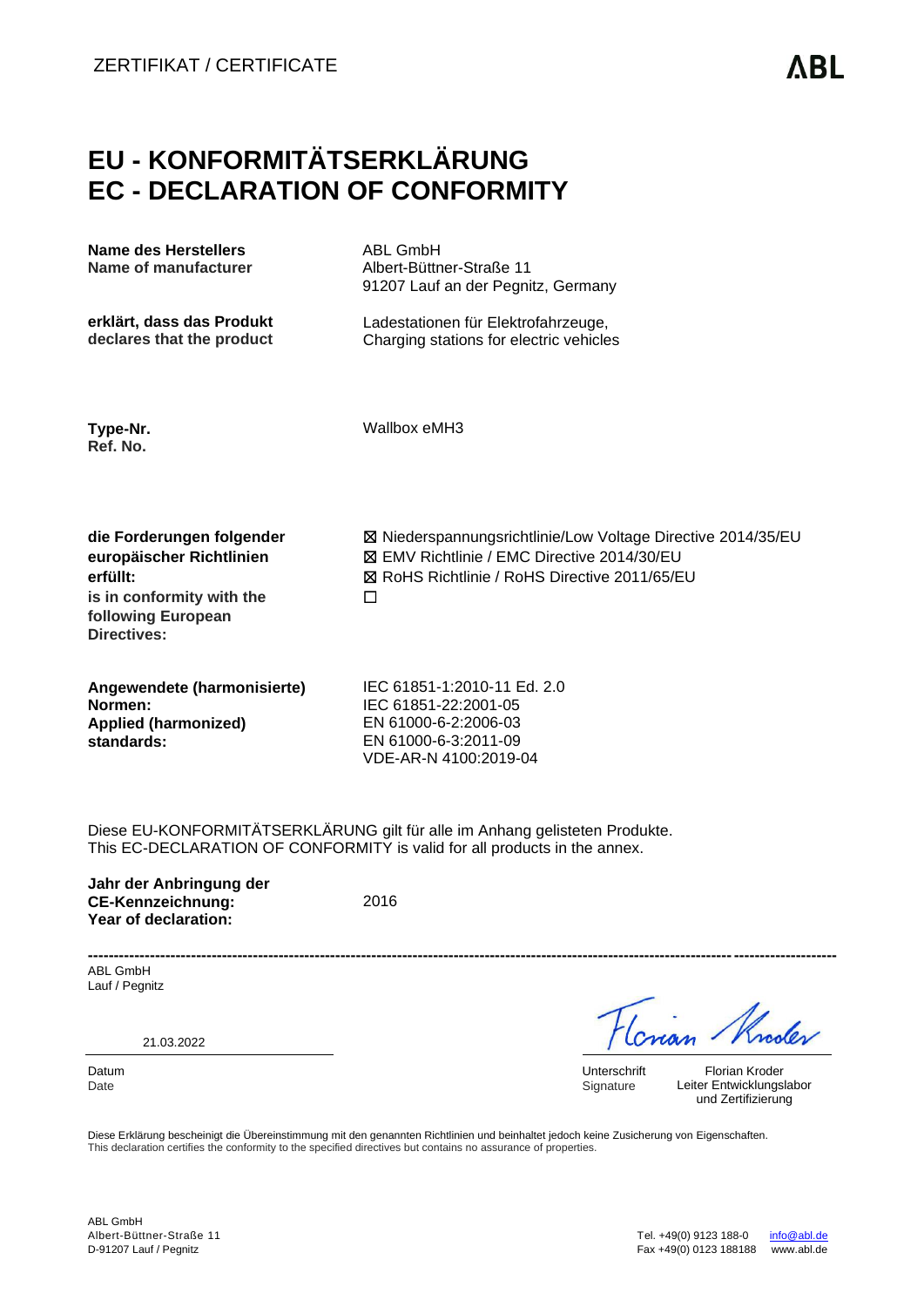| 3W11D4  | Wallbox eMH3 11 kW 3ph 16A  |         | 3W2225C   Wallbox eMH3 22 kW 3ph 32A |
|---------|-----------------------------|---------|--------------------------------------|
| 3W11M1  | Wallbox eMH3 11 kW 3ph 16A  | 3W2225L | Wallbox eMH3 22 kW 3ph 32A           |
| 3W11M2  | Wallbox eMH3 11 kW 3ph 16A  | 3W2225P | Wallbox eMH3 22 kW 3ph 32A           |
| 3W11S1  | Wallbox eMH3 11 kW 3ph 16A  | 3W2226  | Wallbox eMH3 22 kW 3ph 32A           |
| 3W1401  | Wallbox eMH3 7,2 kW 1ph 32A | 3W2226B | Wallbox eMH3 22 kW 3ph 32A           |
| 3W14A1  | Wallbox eMH3 7,2 kW 1ph 32A | 3W2226C | Wallbox eMH3 22 kW 3ph 32A           |
| 3W14A2  | Wallbox eMH3 7,2 kW 1ph 32A | 3W2226L | Wallbox eMH3 22 kW 3ph 32A           |
| 3W14A5  | Wallbox eMH3 7,2 kW 1ph 32A | 3W2226P | Wallbox eMH3 22 kW 3ph 32A           |
| 3W14D0  | Wallbox eMH3 7,2 kW 1ph 32A | 3W2227  | Wallbox eMH3 22 kW 3ph 32A           |
| 3W14D0B | Wallbox eMH3 7,2 kW 1ph 32A | 3W2228  | Wallbox eMH3 22 kW 3ph 32A           |
| 3W14D3  | Wallbox eMH3 7,2 kW 1ph 32A | 3W2231  | Wallbox eMH3 22 kW 3ph 32A           |
| 3W14D4  | Wallbox eMH3 7,2 kW 1ph 32A | 3W2231C | Wallbox eMH3 22 kW 3ph 32A           |
| 3W14D7  | Wallbox eMH3 7,2 kW 1ph 32A | 3W2232  | Wallbox eMH3 22 kW 3ph 32A           |
| 3W2204  | Wallbox eMH3 22 kW 3ph 32A  | 3W2232C | Wallbox eMH3 22 kW 3ph 32A           |
| 3W2205  | Wallbox eMH3 22 kW 3ph 32A  | 3W2233  | Wallbox eMH3 22 kW 3ph 32A           |
| 3W2206  | Wallbox eMH3 22 kW 3ph 32A  | 3W2233C | Wallbox eMH3 22 kW 3ph 32A           |
| 3W2207  | Wallbox eMH3 22 kW 3ph 32A  | 3W2250  | Wallbox eMH3 22 kW 3ph 32A           |
| 3W2208  | Wallbox eMH3 22 kW 3ph 32A  | 3W2250B | Wallbox eMH3 22 kW 3ph 32A           |
| 3W2209  | Wallbox eMH3 22 kW 3ph 32A  | 3W2250C | Wallbox eMH3 22 kW 3ph 32A           |
| 3W2210  | Wallbox eMH3 22 kW 3ph 32A  | 3W2250L | Wallbox eMH3 22 kW 3ph 32A           |
| 3W2211  | Wallbox eMH3 22 kW 3ph 32A  | 3W2250P | Wallbox eMH3 22 kW 3ph 32A           |
| 3W2212  | Wallbox eMH3 22 kW 3ph 32A  | 3W2251  | Wallbox eMH3 22 kW 3ph 32A           |
| 3W2213  | Wallbox eMH3 22 kW 3ph 32A  | 3W2251B | Wallbox eMH3 22 kW 3ph 32A           |
| 3W2214  | Wallbox eMH3 22 kW 3ph 32A  | 3W2251C | Wallbox eMH3 22 kW 3ph 32A           |
| 3W2215  | Wallbox eMH3 22 kW 3ph 32A  | 3W2251L | Wallbox eMH3 22 kW 3ph 32A           |
| 3W2215B | Wallbox eMH3 22 kW 3ph 32A  | 3W2251P | Wallbox eMH3 22 kW 3ph 32A           |
| 3W2215C | Wallbox eMH3 22 kW 3ph 32A  | 3W2253  | Wallbox eMH3 22 kW 3ph 32A           |
| 3W2215L | Wallbox eMH3 22 kW 3ph 32A  | 3W2253B | Wallbox eMH3 22 kW 3ph 32A           |
| 3W2215P | Wallbox eMH3 22 kW 3ph 32A  | 3W2253C | Wallbox eMH3 22 kW 3ph 32A           |
| 3W2216  | Wallbox eMH3 22 kW 3ph 32A  | 3W2253L | Wallbox eMH3 22 kW 3ph 32A           |
| 3W2217  | Wallbox eMH3 22 kW 3ph 32A  | 3W2253P | Wallbox eMH3 22 kW 3ph 32A           |
| 3W2218  | Wallbox eMH3 22 kW 3ph 32A  | 3W2254  | Wallbox eMH3 22 kW 3ph 32A           |
| 3W2219  | Wallbox eMH3 22 kW 3ph 32A  | 3W2254B | Wallbox eMH3 22 kW 3ph 32A           |
| 3W2220  | Wallbox eMH3 22 kW 3ph 32A  | 3W2254C | Wallbox eMH3 22 kW 3ph 32A           |
| 3W2220B | Wallbox eMH3 22 kW 3ph 32A  | 3W2254L | Wallbox eMH3 22 kW 3ph 32A           |
| 3W2220C | Wallbox eMH3 22 kW 3ph 32A  | 3W2254P | Wallbox eMH3 22 kW 3ph 32A           |
| 3W2220L | Wallbox eMH3 22 kW 3ph 32A  | 3W2256  | Wallbox eMH3 22 kW 3ph 32A           |
| 3W2220P | Wallbox eMH3 22 kW 3ph 32A  | 3W2260  | Wallbox eMH3 22 kW 3ph 32A           |
| 3W2221  | Wallbox eMH3 22 kW 3ph 32A  | 3W2260B | Wallbox eMH3 22 kW 3ph 32A           |
| 3W2222  | Wallbox eMH3 22 kW 3ph 32A  | 3W2260C | Wallbox eMH3 22 kW 3ph 32A           |
| 3W2225  | Wallbox eMH3 22 kW 3ph 32A  | 3W2260P | Wallbox eMH3 22 kW 3ph 32A           |
| 3W2225B | Wallbox eMH3 22 kW 3ph 32A  | 3W2261  | Wallbox eMH3 22 kW 3ph 32A           |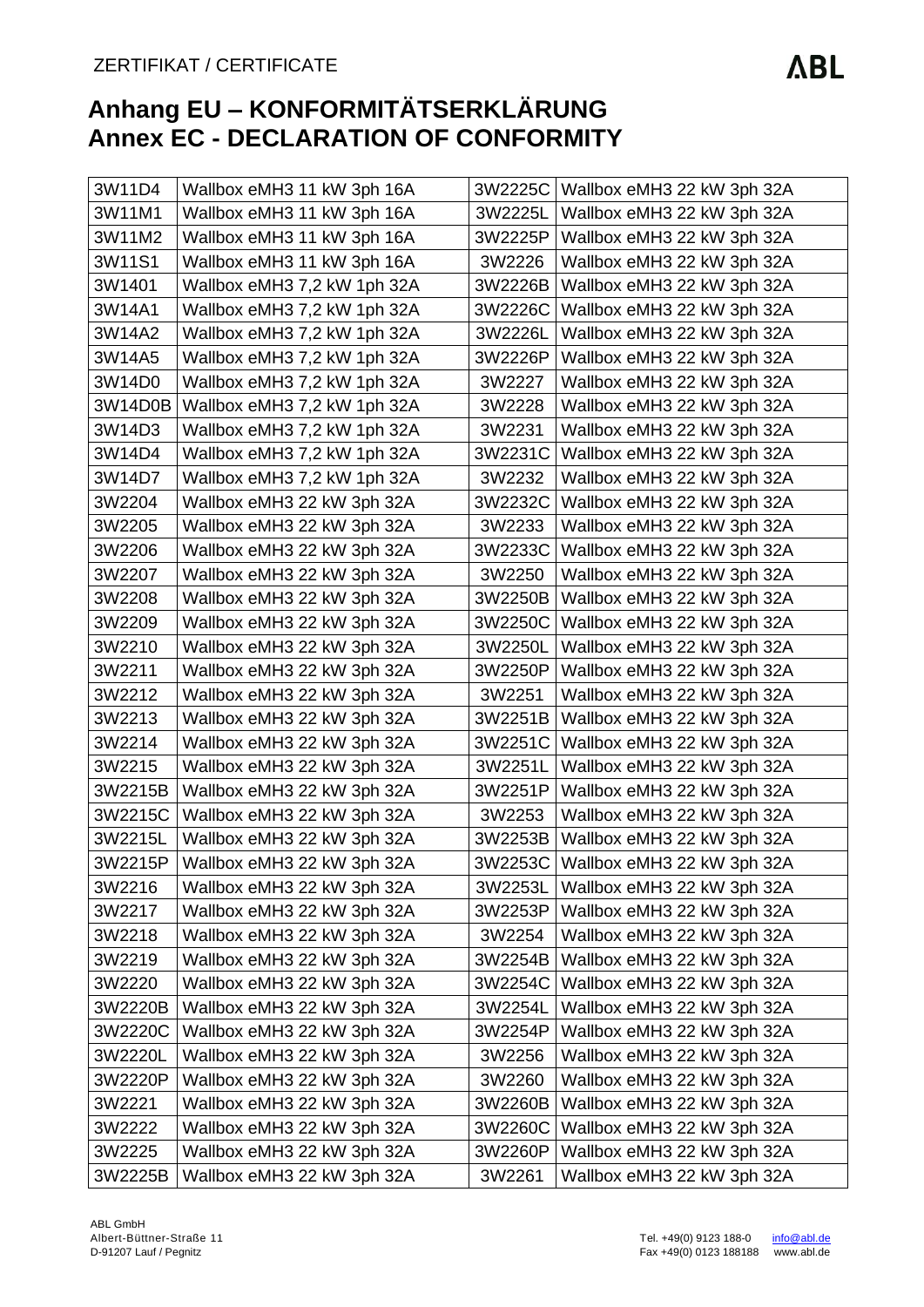|         | 3W2261B   Wallbox eMH3 22 kW 3ph 32A | 3W2286  | Wallbox eMH3 22 kW 3ph 32A |
|---------|--------------------------------------|---------|----------------------------|
| 3W2261C | Wallbox eMH3 22 kW 3ph 32A           | 3W2287  | Wallbox eMH3 22 kW 3ph 32A |
| 3W2261P | Wallbox eMH3 22 kW 3ph 32A           | 3W2287C | Wallbox eMH3 22 kW 3ph 32A |
| 3W2263  | Wallbox eMH3 22 kW 3ph 32A           | 3W2287P | Wallbox eMH3 22 kW 3ph 32A |
| 3W2263B | Wallbox eMH3 22 kW 3ph 32A           | 3W2295  | Wallbox eMH3 22 kW 3ph 32A |
| 3W2263C | Wallbox eMH3 22 kW 3ph 32A           | 3W229I  | Wallbox eMH3 22 kW 3ph 32A |
| 3W2263L | Wallbox eMH3 22 kW 3ph 32A           | 3W229K  | Wallbox eMH3 22 kW 3ph 32A |
| 3W2263P | Wallbox eMH3 22 kW 3ph 32A           | 3W229L  | Wallbox eMH3 22 kW 3ph 32A |
| 3W2264  | Wallbox eMH3 22 kW 3ph 32A           | 3W229X  | Wallbox eMH3 22 kW 3ph 32A |
| 3W2264B | Wallbox eMH3 22 kW 3ph 32A           | 3W22A1  | Wallbox eMH3 22 kW 3ph 32A |
| 3W2264C | Wallbox eMH3 22 kW 3ph 32A           | 3W22A2  | Wallbox eMH3 22 kW 3ph 32A |
| 3W2264L | Wallbox eMH3 22 kW 3ph 32A           | 3W22BD  | Wallbox eMH3 22 kW 3ph 32A |
| 3W2264P | Wallbox eMH3 22 kW 3ph 32A           | 3W22BE  | Wallbox eMH3 22 kW 3ph 32A |
| 3W2266  | Wallbox eMH3 22 kW 3ph 32A           | 3W22BF  | Wallbox eMH3 22 kW 3ph 32A |
| 3W2271  | Wallbox eMH3 22 kW 3ph 32A           | 3W22BG  | Wallbox eMH3 22 kW 3ph 32A |
| 3W2271C | Wallbox eMH3 22 kW 3ph 32A           | 3W22BH  | Wallbox eMH3 22 kW 3ph 32A |
| 3W2271P | Wallbox eMH3 22 kW 3ph 32A           | 3W22BI  | Wallbox eMH3 22 kW 3ph 32A |
| 3W2273  | Wallbox eMH3 22 kW 3ph 32A           | 3W22BJ  | Wallbox eMH3 22 kW 3ph 32A |
| 3W2273B | Wallbox eMH3 22 kW 3ph 32A           | 3W22BK  | Wallbox eMH3 22 kW 3ph 32A |
| 3W2273C | Wallbox eMH3 22 kW 3ph 32A           | 3W22C1  | Wallbox eMH3 22 kW 3ph 32A |
| 3W2273P | Wallbox eMH3 22 kW 3ph 32A           | 3W22C2  | Wallbox eMH3 22 kW 3ph 32A |
| 3W2274  | Wallbox eMH3 22 kW 3ph 32A           | 3W22C3  | Wallbox eMH3 22 kW 3ph 32A |
| 3W2274B | Wallbox eMH3 22 kW 3ph 32A           | 3W22C4  | Wallbox eMH3 22 kW 3ph 32A |
| 3W2274C | Wallbox eMH3 22 kW 3ph 32A           | 3W22C5  | Wallbox eMH3 22 kW 3ph 32A |
| 3W2274P | Wallbox eMH3 22 kW 3ph 32A           | 3W22D02 | Wallbox eMH3 22 kW 3ph 32A |
| 3W2275  | Wallbox eMH3 22 kW 3ph 32A           | 3W22D3  | Wallbox eMH3 22 kW 3ph 32A |
| 3W2276  | Wallbox eMH3 22 kW 3ph 32A           | 3W22D4  | Wallbox eMH3 22 kW 3ph 32A |
| 3W2277  | Wallbox eMH3 22 kW 3ph 32A           | 3W22D6  | Wallbox eMH3 22 kW 3ph 32A |
| 3W2280  | Wallbox eMH3 22 kW 3ph 32A           | 3W22D7  | Wallbox eMH3 22 kW 3ph 32A |
| 3W2281  | Wallbox eMH3 22 kW 3ph 32A           | 3W22E1  | Wallbox eMH3 22 kW 3ph 32A |
| 3W2281B | Wallbox eMH3 22 kW 3ph 32A           | 3W22E3  | Wallbox eMH3 22 kW 3ph 32A |
| 3W2281C | Wallbox eMH3 22 kW 3ph 32A           | 3W22FD  | Wallbox eMH3 22 kW 3ph 32A |
| 3W2281P | Wallbox eMH3 22 kW 3ph 32A           | 3W22FE  | Wallbox eMH3 22 kW 3ph 32A |
| 3W2283  | Wallbox eMH3 22 kW 3ph 32A           | 3W22FF  | Wallbox eMH3 22 kW 3ph 32A |
| 3W2283B | Wallbox eMH3 22 kW 3ph 32A           | 3W22FG  | Wallbox eMH3 22 kW 3ph 32A |
| 3W2283C | Wallbox eMH3 22 kW 3ph 32A           | 3W22FH  | Wallbox eMH3 22 kW 3ph 32A |
| 3W2283P | Wallbox eMH3 22 kW 3ph 32A           | 3W22FI  | Wallbox eMH3 22 kW 3ph 32A |
| 3W2284  | Wallbox eMH3 22 kW 3ph 32A           | 3W22FJ  | Wallbox eMH3 22 kW 3ph 32A |
| 3W2284B | Wallbox eMH3 22 kW 3ph 32A           | 3W22FK  | Wallbox eMH3 22 kW 3ph 32A |
| 3W2284C | Wallbox eMH3 22 kW 3ph 32A           | 3W22FU  | Wallbox eMH3 22 kW 3ph 32A |
| 3W2284P | Wallbox eMH3 22 kW 3ph 32A           | 3W22FV  | Wallbox eMH3 22 kW 3ph 32A |
| 3W2285  | Wallbox eMH3 22 kW 3ph 32A           | 3W22HH  | Wallbox eMH3 22 kW 3ph 32A |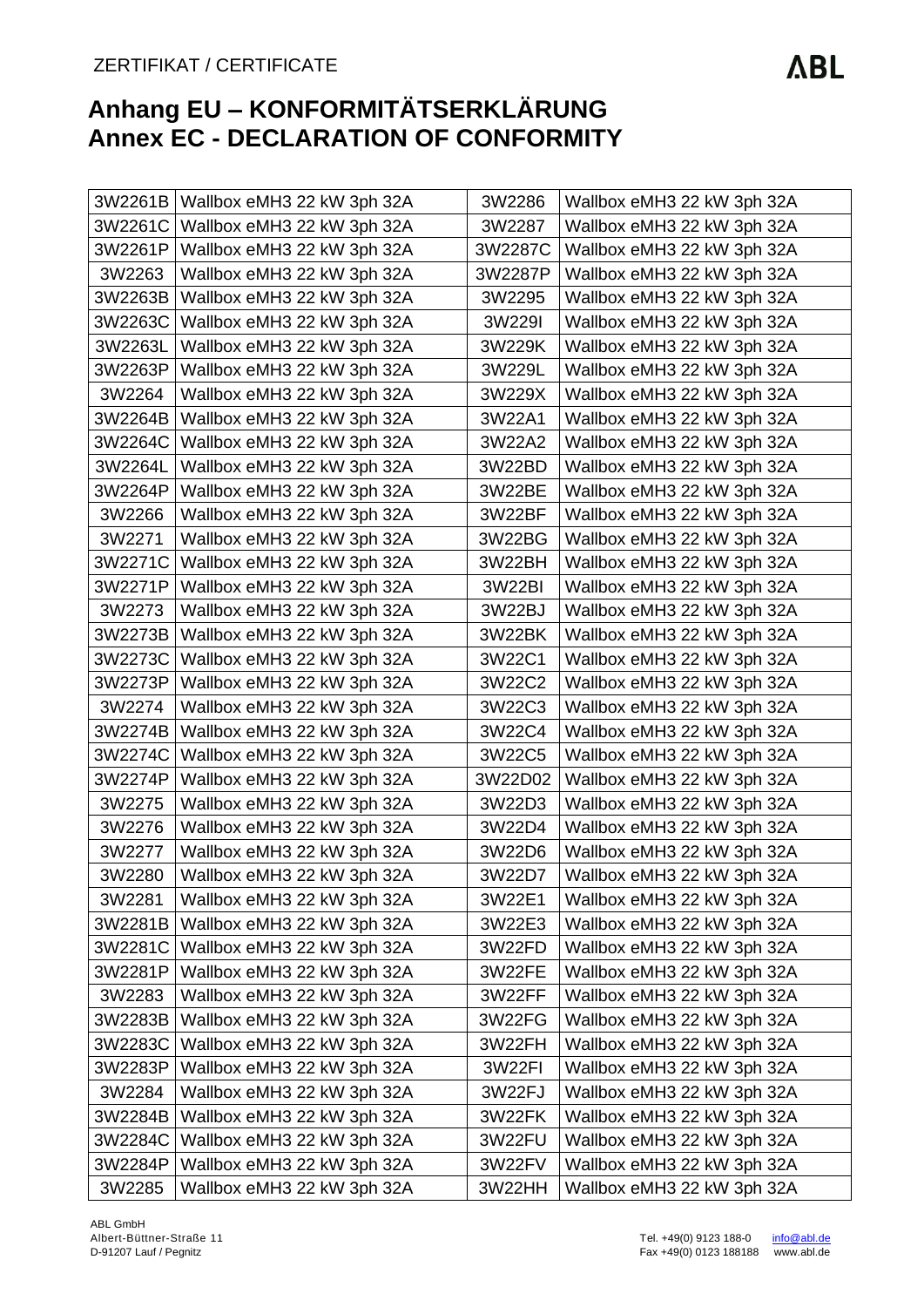| 3W22I3  | Wallbox eMH3 22 kW 3ph 32A | 3W22VD  | Wallbox eMH3 22 kW 3ph 32A     |
|---------|----------------------------|---------|--------------------------------|
| 3W22I4  | Wallbox eMH3 22 kW 3ph 32A | 3W22VF  | Wallbox eMH3 22 kW 3ph 32A     |
| 3W22I5  | Wallbox eMH3 22 kW 3ph 32A | 3W22VH  | Wallbox eMH3 22 kW 3ph 32A     |
| 3W22I6  | Wallbox eMH3 22 kW 3ph 32A | 3W22VI  | Wallbox eMH3 22 kW 3ph 32A     |
| 3W22K1  | Wallbox eMH3 22 kW 3ph 32A | 3W22U7  | Wallbox eMH3 22 kW 3ph 32A     |
| 3W22K2  | Wallbox eMH3 22 kW 3ph 32A | 3W22U7  | Wallbox eMH3 22 kW 3ph 32A     |
| 3W22K3  | Wallbox eMH3 22 kW 3ph 32A | 3W22W4  | Wallbox eMH3 22 kW 3ph 32A     |
| 3W22K4  | Wallbox eMH3 22 kW 3ph 32A | 3W22W5  | Wallbox eMH3 22 kW 3ph 32A     |
| 3W22K5  | Wallbox eMH3 22 kW 3ph 32A | 3W22W6  | Wallbox eMH3 22 kW 3ph 32A     |
| 3W22K6  | Wallbox eMH3 22 kW 3ph 32A | 3W22XF  | Wallbox eMH3 22 kW 3ph 32A     |
| 3W22M1  | Wallbox eMH3 22 kW 3ph 32A | 3W22XH  | Wallbox eMH3 22 kW 3ph 32A     |
| 3W22M2  | Wallbox eMH3 22 kW 3ph 32A | 3W22XI  | Wallbox eMH3 22 kW 3ph 32A     |
| 3W22M3  | Wallbox eMH3 22 kW 3ph 32A | 3W22XM  | Wallbox eMH3 22 kW 3ph 32A     |
| 3W22M7  | Wallbox eMH3 22 kW 3ph 32A | 3W22XMX | Wallbox eMH3 22 kW 3ph 32A     |
| 3W22M8  | Wallbox eMH3 22 kW 3ph 32A | 3W22XN  | Wallbox eMH3 22 kW 3ph 32A     |
| 3W22N1  | Wallbox eMH3 22 kW 3ph 32A | 3W22XN9 | Wallbox eMH3 22 kW 3ph 32A     |
| 3W22N2  | Wallbox eMH3 22 kW 3ph 32A | 3W22XNX | Wallbox eMH3 22 kW 3ph 32A     |
| 3W22N3  | Wallbox eMH3 22 kW 3ph 32A | 3W22XR  | Wallbox eMH3 22 kW 3ph 32A     |
| 3W22N4  | Wallbox eMH3 22 kW 3ph 32A | 3W22XS  | Wallbox eMH3 22 kW 3ph 32A     |
| 3W22N5  | Wallbox eMH3 22 kW 3ph 32A | 3W22XT  | Wallbox eMH3 22 kW 3ph 32A     |
| 3W22N6  | Wallbox eMH3 22 kW 3ph 32A | 3W22XT9 | Wallbox eMH3 22 kW 3ph 32A     |
| 3W22N7  | Wallbox eMH3 22 kW 3ph 32A | 3W22YF  | Wallbox eMH3 22 kW 3ph 32A     |
| 3W22N8  | Wallbox eMH3 22 kW 3ph 32A | 3W22YH  | Wallbox eMH3 22 kW 3ph 32A     |
| 3W22N9  | Wallbox eMH3 22 kW 3ph 32A | 3W22YI  | Wallbox eMH3 22 kW 3ph 32A     |
| 3W22NA  | Wallbox eMH3 22 kW 3ph 32A | 3W22YM  | Wallbox eMH3 22 kW 3ph 32A     |
| 3W22NC  | Wallbox eMH3 22 kW 3ph 32A | 3W22YM9 | Wallbox eMH3 22 kW 3ph 32A     |
| 3W22NF  | Wallbox eMH3 22 kW 3ph 32A | 3W22YN  | Wallbox eMH3 22 kW 3ph 32A     |
| 3W22NI  | Wallbox eMH3 22 kW 3ph 32A | 3W22YR  | Wallbox eMH3 22 kW 3ph 32A     |
| 3W22R5  | Wallbox eMH3 22 kW 3ph 32A | 3W22YS  | Wallbox eMH3 22 kW 3ph 32A     |
| 3W22R8  | Wallbox eMH3 22 kW 3ph 32A | 3W22YS9 | Wallbox eMH3 22 kW 3ph 32A     |
| 3W22RK  | Wallbox eMH3 22 kW 3ph 32A | 3W22YT  | Wallbox eMH3 22 kW 3ph 32A     |
| 3W22RL  | Wallbox eMH3 22 kW 3ph 32A | 3W37M1Y | Wallbox eMH3 3,6 kW 1ph 32A    |
| 3W22RX  | Wallbox eMH3 22 kW 3ph 32A | 3W37M2Y | Wallbox eMH3 3,6 kW 1ph 32A    |
| 3W22S02 | Wallbox eMH3 22 kW 3ph 32A | 3W4401  | Wallbox eMH3 2 x 22 kW 3ph 32A |
| 3W22S2  | Wallbox eMH3 22 kW 3ph 32A | 3W4411  | Wallbox eMH3 2 x 22 kW 3ph 32A |
| 3W22S3  | Wallbox eMH3 22 kW 3ph 32A | 3W4411B | Wallbox eMH3 2 x 22 kW 3ph 32A |
| 3W22U1  | Wallbox eMH3 22 kW 3ph 32A | 3W4411C | Wallbox eMH3 2 x 11 kW 3ph 32A |
| 3W22U2  | Wallbox eMH3 22 kW 3ph 32A | 3W4411P | Wallbox eMH3 2 x 22 kW 3ph 32A |
| 3W22U3  | Wallbox eMH3 22 kW 3ph 32A | 3W4473  | Wallbox eMH3 2 x 22 kW 3ph 32A |
| 3W22U4  | Wallbox eMH3 22 kW 3ph 32A | 3W4473B | Wallbox eMH3 2 x 22 kW 3ph 32A |
| 3W22U5  | Wallbox eMH3 22 kW 3ph 32A | 3W4473C | Wallbox eMH3 2 x 11 kW 3ph 32A |
| 3W22U6  | Wallbox eMH3 22 kW 3ph 32A | 3W4473P | Wallbox eMH3 2 x 22 kW 3ph 32A |